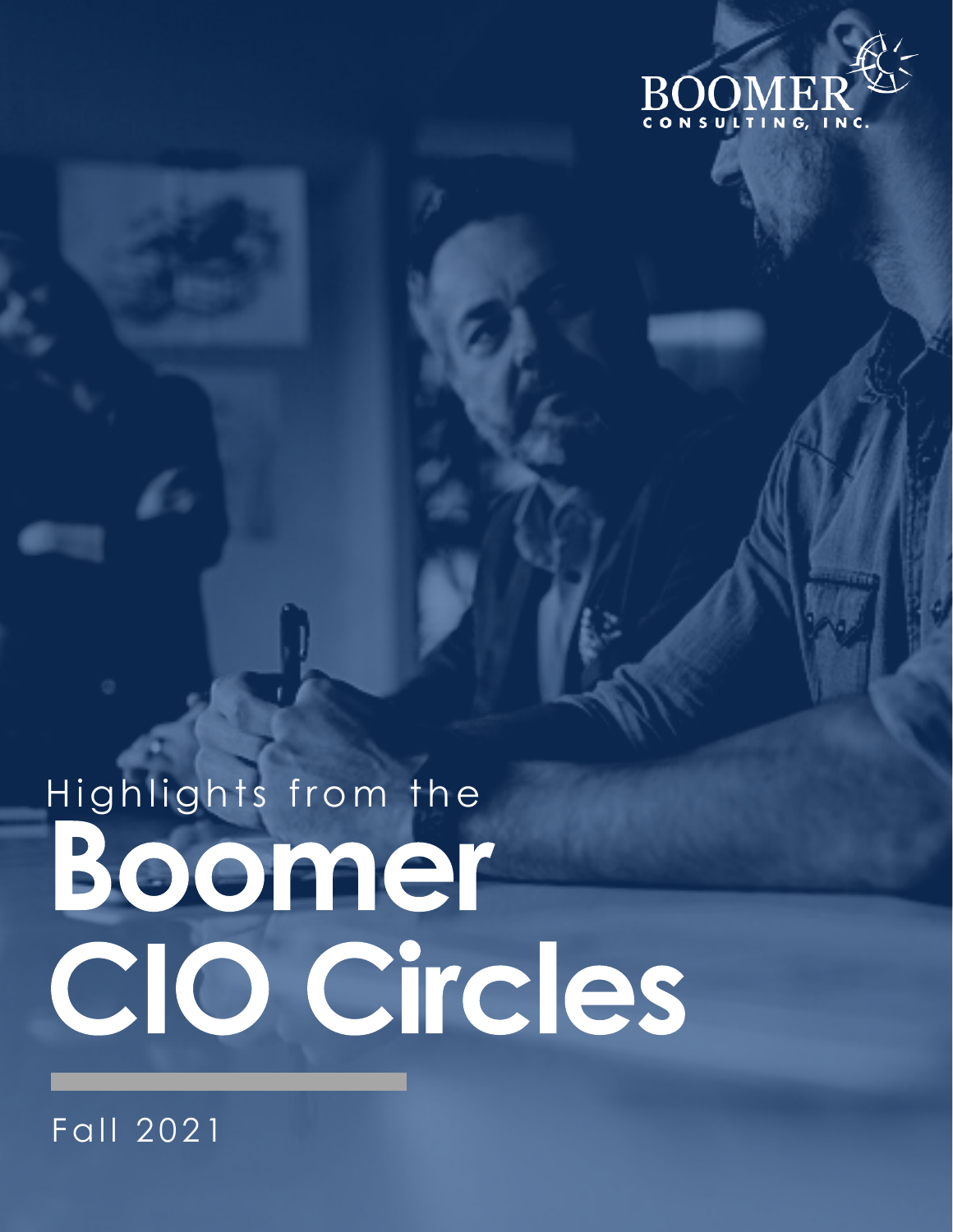

# **Topic Highlights from The Boomer CIO CircleTM 2021 Fall Meeting**

The Boomer CIO Circle<sup>TM</sup> is a community of IT leaders from forward-thinking firms who are committed to aligning technology and strategy at the highest levels. Members focus on developing the skills necessary to improve leadership beyond technology. Learn more at www.boomer.com.

This September, our members met both virtually and in-person in Kansas City, MO. As always, the discussions were lively and insightful as each member shared perspectives on the challenges and opportunities facing their firm and the profession.

## • **Emerging Technologies and Hype Cycles**

- o So much has changed in the past year that it's changed our perspective on the three- to five-year horizon and made it more difficult to identify upcoming trends.
- o Despite this difficulty, we discussed some trends in accounting firms, focusing on disruptive technologies that are set to impact the profession such, as NFTs, 5G/LEOS, WVD and AVD.

#### • **Book Discussion**

- o Before the meeting, the group read the book *Leading Without Authority* by Keith Ferrazzi and prepared to discuss how the book resonated with them.
- o Some takeaways included the need to focus on influence more than authority and the importance of building relationships in all directions.

## • **Preparing for the Future of Work Workshop**

- o The past year has accelerated talent trends in remote work, diversity and equity, culture adjustments and the need for HR data analytics. We've taken a quantum leap into the future, and we need to up our talent game to retain and attract amazing new talent.
- o In this workshop, we started by looking at the landscape and then developed specific steps to lead confidently, develop talent, implement policies and processes and provide tech support to remote employees.

## • **Increasing Effective Communication**

- o Communication continues to be a focus for firms, whether team members are in the office, working remotely, or taking a hybrid approach.
- o We shared strategies for increasing effective communication, including choosing the right channels, establishing regular meeting schedules, initiating spontaneous reach-outs, and creating a virtual "water cooler."

## • **CIO Exchange/Accountability Review**

- o Interactive roundtable discussion sharing each member's top three strategic projects
- o The group shared their best practices from real-world experiences.